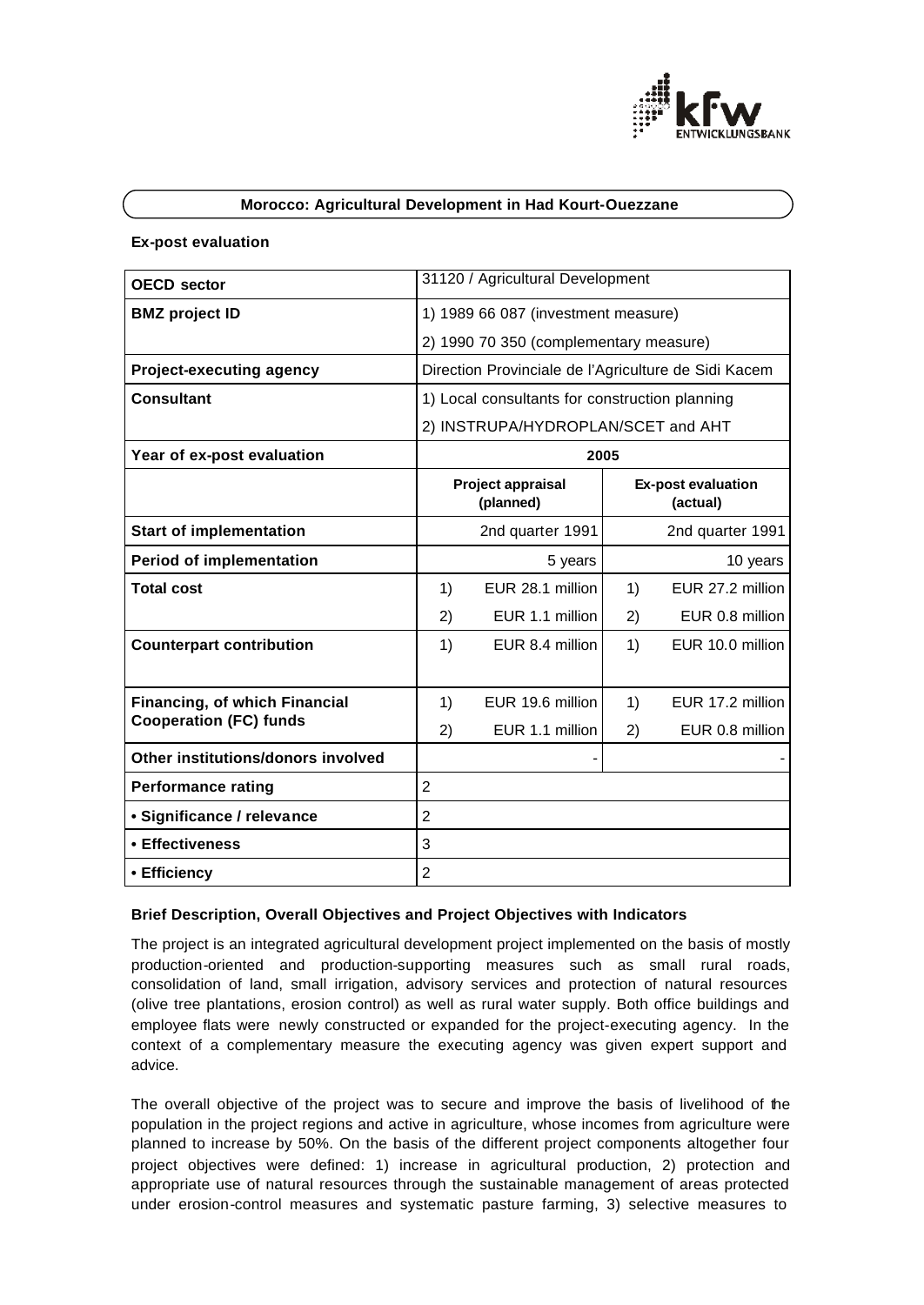improve the drinking water supply in the project region and 4) the year-round passability of the newly constructed and extended road sections.

# **Project Design / Major Deviations from the original Project Planning and their main Causes**

The project aimed at supporting the agricultural development in the project region. Agricultural yields and incomes were to be raised by facilitating the access to the project region through the construction of roads in combination with measures to train the population. This was to be achieved in the context of a participatory approach and by providing advice to the population. It was expected to achieve positive development impacts through land consolidation measures, the extension of small irrigation perimeters and improved water supply. Besides generating incomes, the planting of olive trees was designed to contribute to reducing the degradation of the natural resources.

Apart from few exceptions, the measures were implemented as planned and in some cases even on a much larger scale. The use of the participatory advisory approach, however, turned out to be insufficiently adjusted to the existing institutional framework.

### **Key Results of the Impact Analysis and Performance Rating**

It turned out that the definition of the overall objective and its indicator was too narrow in its focus on agricultural incomes. In particular smaller farms are dependent on income diversification in order to survive, i.e. they need to create income from outside agriculture. Thus, an increase in agricultural income does not constitute the most important impact of the project for them. According to information available to us, agricultural incomes of the model farms increased between 28% and 65%, with the highest income effects achieved in the poorer parts of the target group. The achievement of the additional overall objective of improving the living conditions of the target group is undisputable. The impacts that are decisive and, from the viewpoint of the target group, relevant in terms of improvement of the living conditions in the project region are the supply with electricity, schools and health stations, which is possible after the opening up of the region through roads.

In the framework of the implementation of the different measures, the components of water, olive tree plantations and rural roads benefited approximately 70,000, 100,000 and 60,000 persons, respectively. Due to the project measures the living conditions of more than 25% of the rural population in the project region were improved.

The roads, which helped to open up the region, are of decisive importance for the project success. According to the results of the impact analysis of a comparable project it can be assumed that the reduction in vehicle operating costs due to the rural roads had direct impacts on transport prices for persons and goods and led to lower transport costs for rural households. The intensification of agriculture led to an expansion in the more profitable cultivation of fruit and vegetables at the expense of subsistence grain production and to highly profitable production increases in the irrigation perimeters. Moreover, non-agricultural employment and, thus, family incomes have been also increasing. Besides the economic impacts achieved, school attendance rates doubled and the increase in the use of health facilities was disproportionately high. This was the result of the improvement in the quality of services due to the fact that the sites have become more attractive for teachers and health care staff.

The rehabilitation of 121 water points, which meant the supply of 68,000 persons with hygienically safe drinking water, is another achievement of the project that deserves to be mentioned. The concept for the water points was specifically adjusted to the needs and, even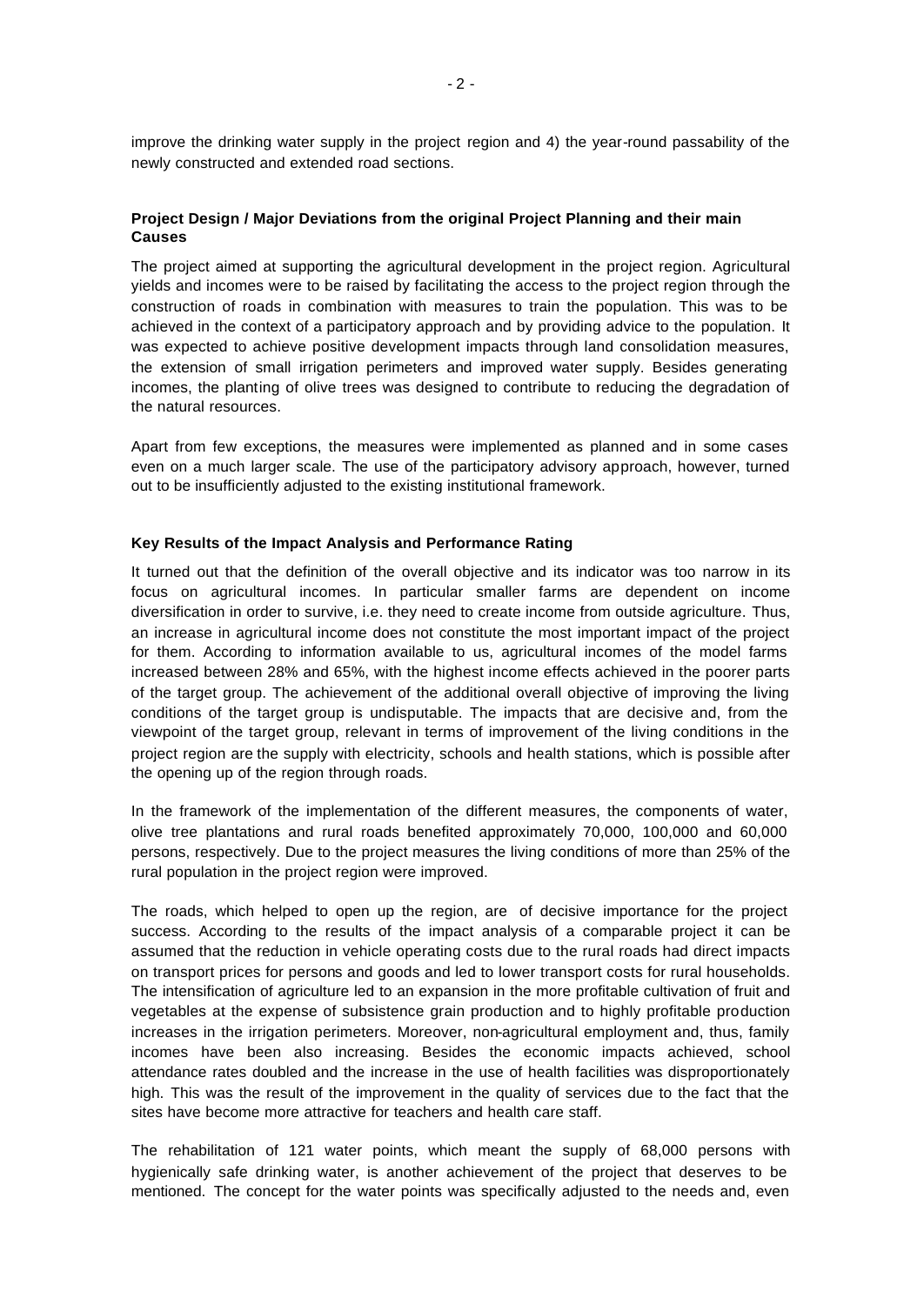though the maintenance of the points by the users is not always satisfactory, they are mostly in an acceptable condition and their sustainable operation is not jeopardized.

Thus, the impacts of the project greatly exceed the objectives defined at the time of the project appraisal, both in terms of quality and quantity, namely to increase the agricultural incomes of the target group by making the project region more easily accessible and by offering adjusted advice.

The measures to improve the water supply and rural road construction had clearly positive effects on the situation of women in the sense that their work has been facilitated and on gender equality (school attendance of girls). Due to the better access to the project region the availability of butane gas was increased. This in turn reduces the workload of women because they need to carry less fuel wood.

The environmental impacts of the project are assessed very positively because erosion was reduced overall as a result of the extensive olive plantations and the upgrading of formerly overgrazed fallow land.

Overall, we assess the impacts of the project as follows:

The overall objectives have been met. Due to the promotion of the agricultural development, which was particularly emphasized at project appraisal, and certain deficiencies in the maintenance of the infrastructure financed we assess the effectiveness of the project as sufficient (rating 3).

Due to the investments made especially in the infrastructure the project made an important contribution to the achievement of the overall objective, i.e. the improvement of the living conditions of the population in the project region. Therefore, we consider the significance and relevance of the project to be satisfactory (rating 2).

Overall, the unit costs of the investment measures financed from FC funds was adequate. The macro-economic rate of return of the project is positive. From a micro-economic perspective the project is highly justified. The high efficiency of the funds invested especially in rural road construction is to a small extent reduced due to the deficiencies in the areas of maintenance, the promotion of the project-executing agency and the implementation of erosion control measures. The project's efficiency can be classified as satisfactory overall (rating 2).

Taking the above mentioned key development criteria into account, we judge the developmental efficacy of the programme to be satisfactory (**overall rating: 2).**

#### **General Conclusions and Recommendations**

The project aimed at integrating a multi-sectoral participatory advisory approach in the structures of state administration in Morocco. With hindsight it appears, however, that this endeavour was doomed to failure because a realistic analysis would have revealed the incompatibility between the necessary prerequisites to be established in order to be able to successfully apply a more complex participatory approach (socio-economic understanding, high motivation and flexibility) and the reality prevailing in the state administration in Morocco (technical education, sovereign claim, orientation towards project implementation). While participatory approaches limited to one sector (irrigation, water supply) and to a clearly defined user group are currently being successfully implemented, the suitability of state structures for more complex participatory approaches should on principle be called in question and the